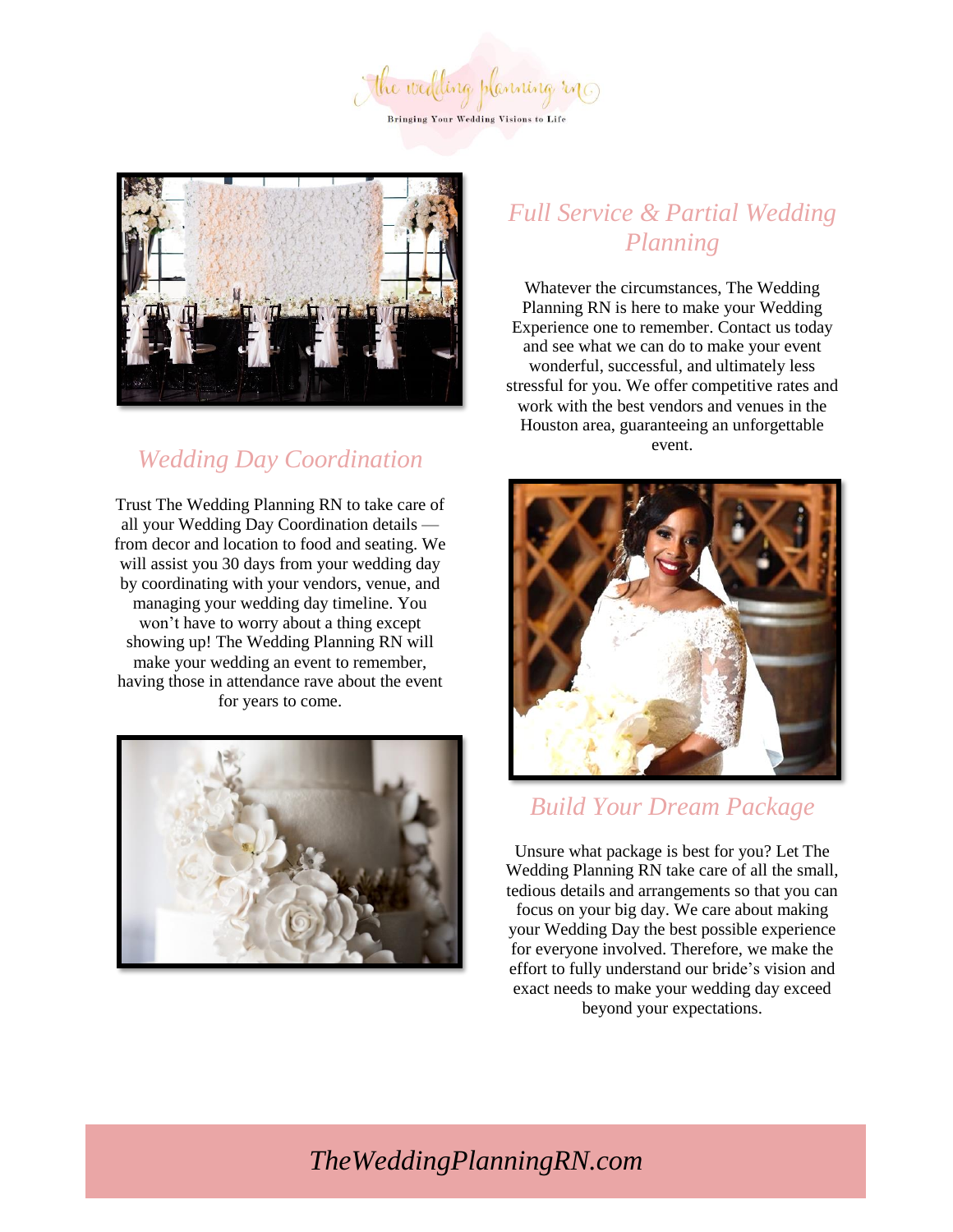

### *Full Service Wedding Planning* Starting from \$5000

### *What to Expect:*

A stress free environment Full execution of your wedding vision Online access to our wedding software Assistance, guidance, and complete organization throughout the entire planning process

### *What is included?*

- $\bullet$  Initial consultation
- Research and assist with vendor bookings: Venue, catering, floral, musical selection, décor, rentals, invitation, and specialty vendors.
- Budget Creator and Management
- **Track and coordinate vendor payments**
- Access to our online software to keep track of the planning process every step of the way.
- **Personalized online portal**
- $\bullet$  Up to 10 face-to-face meetings
- Unlimited email correspondence
- **Assistance with transportation and lodging**
- Wedding Planning Checklist
- Venue Walkthrough
- Outlined ceremony and reception floorplan
- Bridal Emergency Kit
- ▼ Wedding Day Timeline
- **Timeline Distribution to Vendors**
- **v** Coordination at Wedding Rehearsal
- $\blacktriangleright$  Management and Coordination on Wedding Day 12 hours

### *Wedding Day:*

Light errands, if needed Point of contact for vendors, wedding party, and family Manage and coordinate ceremony and reception setup Light set-up for personal items such as, pictures, guestbook, sign in/gift table, place cards Manage timing of ceremony and reception according to final Wedding Day timeline Marriage license handling Manage wedding day emergencies Designate personal items for setup and take down Confirm final vendor payments and vendor tips, if desired Arrange and organize couple exit Coordinate with designated person for gifts and/or personal items

### *A La Carte Items:*

Additional event planning (engagement party, rehearsal dinner, brunch, etc.)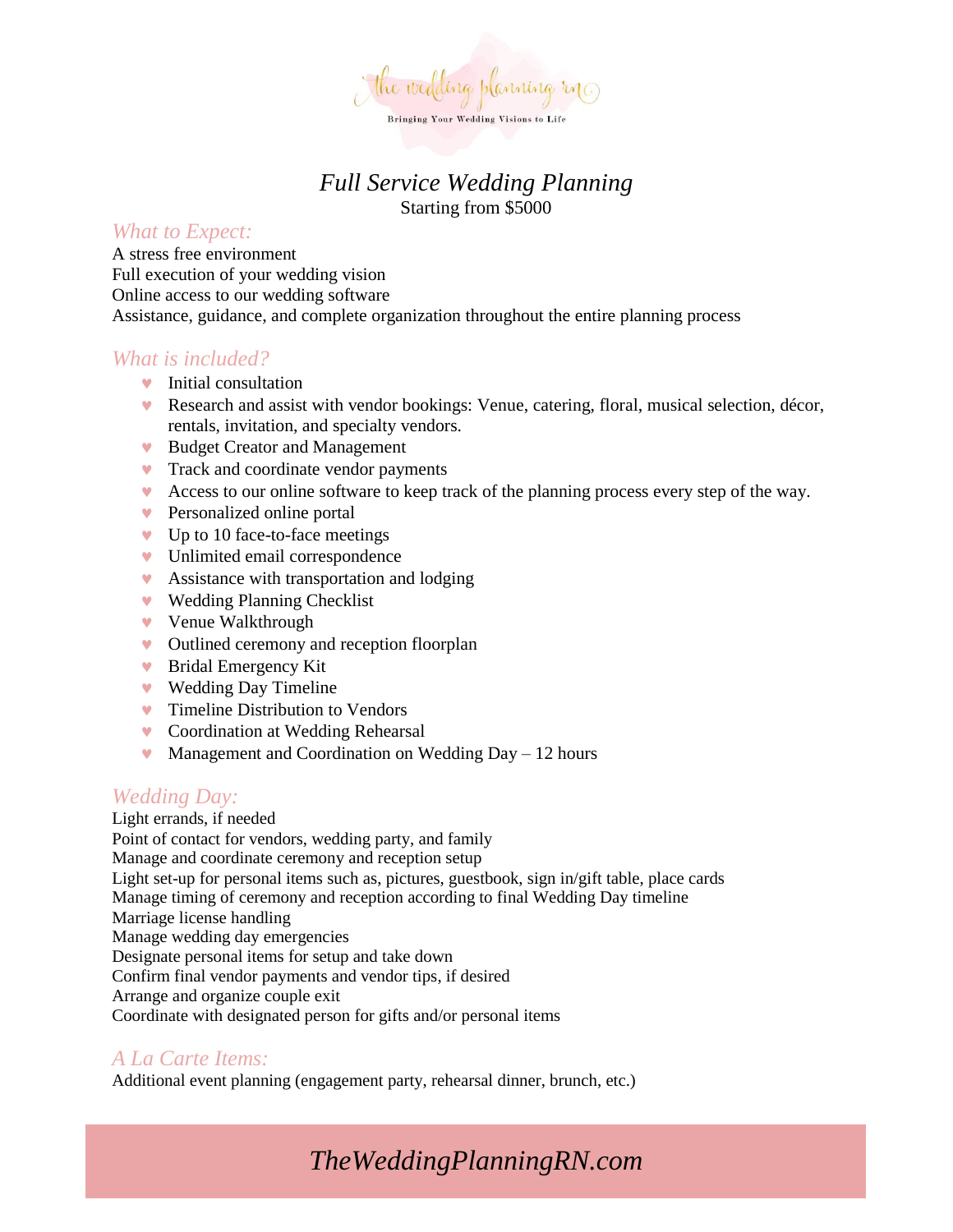

Requests for extensive assembly (wedding favors, welcome bags, invitations, ceremony/reception room flip assistance)

Travel and accommodation expenses

\*Hourly Rate for additional time/services 125/hr.\*

### *The Cost:*

This package starts from \$5000. A 50% nonrefundable deposit is due to secure your date. Remaining balances are due 30 days before the scheduled event date. Payments accepted- Paypal, Zelle: info@thweddingplanningrn.com

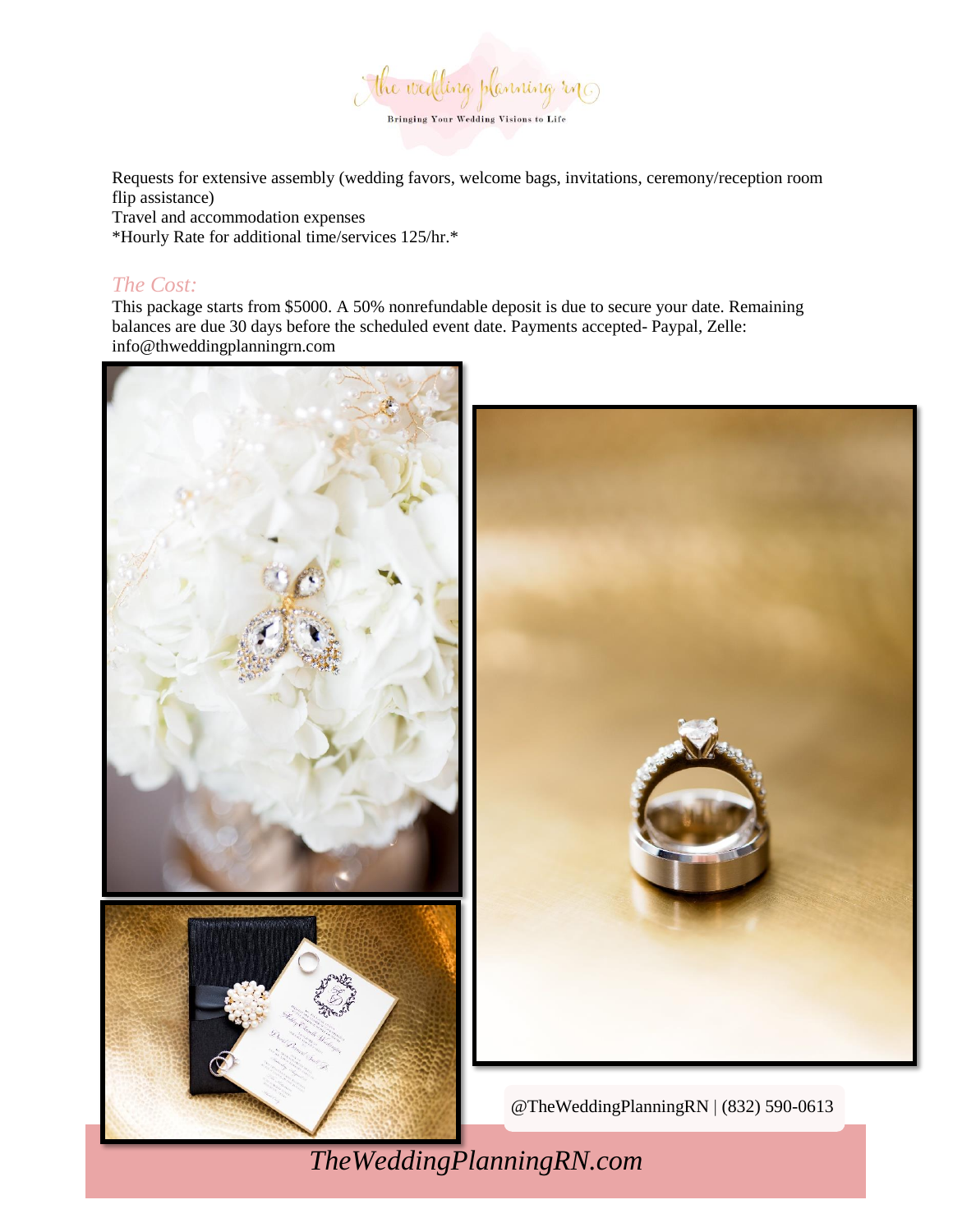

### *Partial Wedding Planning* Starting from \$3600

### *What to Expect:*

A stress free environment Full execution of your wedding vision Online access to our wedding software Assistance, guidance, and complete organization throughout the entire planning process

### *What is included?*

- $\bullet$  Initial consultation
- Research and assist with remaining major vendor bookings: Floral, décor, rentals, invitation, or specialty vendors.
- Budget Creator and Management
- **Track and coordinate vendor payments**
- Access to our online client portal to keep track of the planning process every step of the way.
- $\bullet$  Up to 5 face-to-face meetings
- **v** Unlimited email correspondence
- Wedding Planning Checklist
- Venue Walkthrough
- Outlined ceremony and reception floorplan
- Bridal Emergency Kit
- Wedding Day Timeline and vendor distribution
- Coordination at Wedding Rehearsal
- $\bullet$  Management and Coordination on Wedding Day 10 hours

### *Wedding Day:*

Light errands, if needed Point of contact for vendors, wedding party, and family Manage and coordinate ceremony and reception setup Light set-up for personal items such as, pictures, guestbook, sign in/gift table, place cards Manage timing of ceremony and reception according to final Wedding Day timeline Marriage license handling Manage wedding day emergencies Designate personal items for setup and take down Arrange and organize couple exit Coordinate with designated person for gifts and/or personal items

### *A La Carte Items:*

Additional event planning (engagement party, rehearsal dinner, brunch, etc.) Requests for extensive assembly (wedding favors, welcome bags, invitations, ceremony/reception room flip assistance) Travel and accommodation expenses \*Hourly Rate for additional time/services 125/hr.\*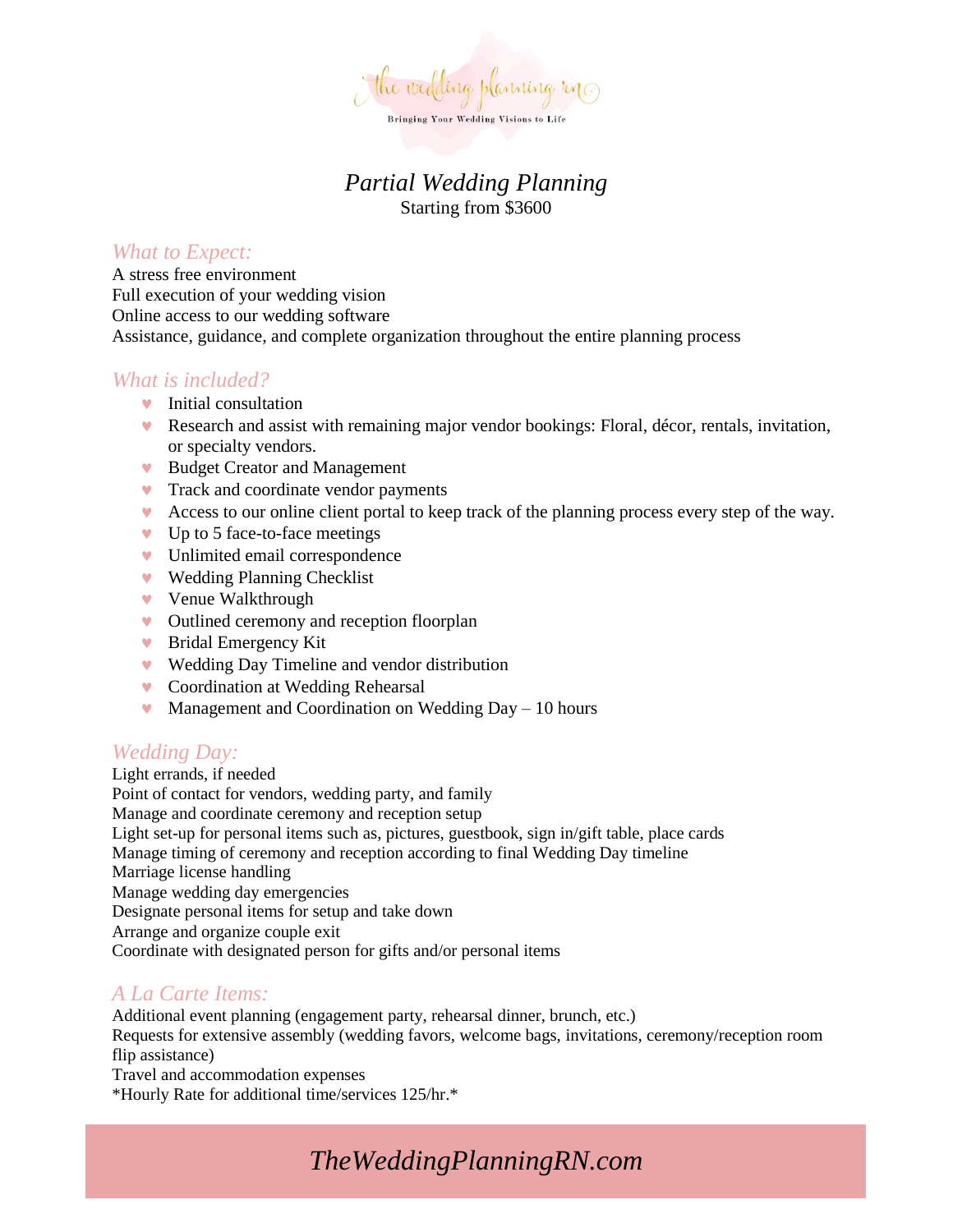

### *The Cost:*

This package starts from \$3600. A 50% nonrefundable deposit is due to secure your date. Remaining balances are due 30 days before the scheduled event date. Payments accepted- Paypal, Zelle: info@thweddingplanningrn.com

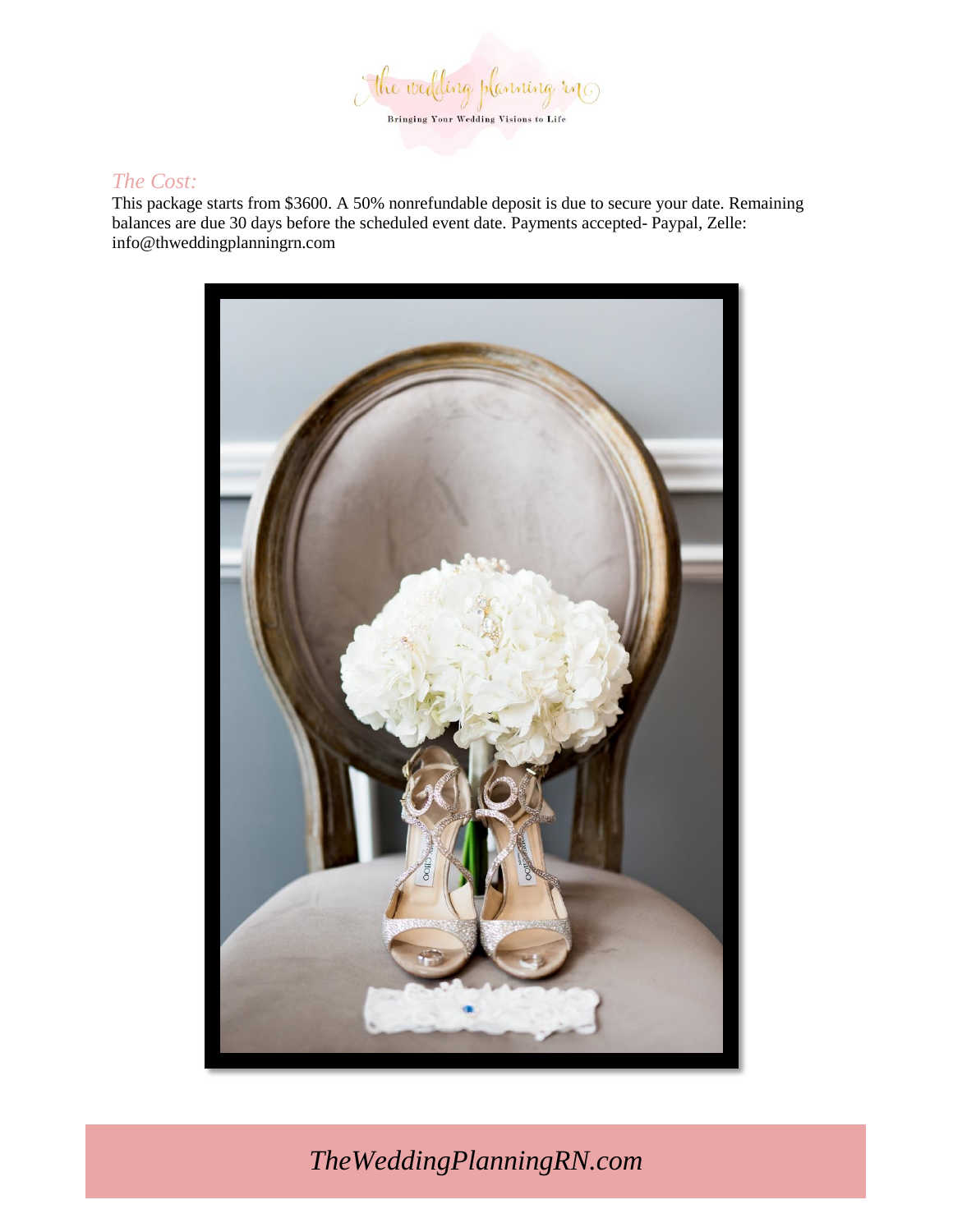

### *Wedding Day Coordination* Starting from \$2200

#### *What to expect:*

A stress free environment Full execution of your wedding vision Online access to our wedding software Assistance, guidance, and complete organization throughout the entire planning process

### *What is included?*

- **v** Initial consultation
- Unlimited email correspondence 30 days prior to the Wedding Day
- Up to two face-to-face meetings
- Access to our online software to keep track of the planning process every step of the way
- **Personalized online portal**
- Wedding planning checklist
- **v** Timeline meeting with planner 30 days prior to the Wedding Day
- v Vendor Confirmations
- **•** Final Venue Walkthrough
- Outlined ceremony and reception floorplan
- Bridal Emergency Kit
- Coordination at Wedding Rehearsal
- $\bullet$  Management and Coordination on Wedding Day 10 hours

### *Wedding Day:*

Light errands, if needed Point of contact for vendors, wedding party, and family Manage and coordinate ceremony and reception setup Light set-up for personal items such as, pictures, guestbook, sign in/gift table, place cards Manage timing of ceremony and reception according to final Wedding Day timeline Marriage license handling Manage wedding day emergencies Designate personal items for setup and take down Arrange and organize couple exit Coordinate with designated person for gifts and/or personal items

### *A La Carte Items:*

Budget Creator and Management Additional event planning (engagement party, rehearsal dinner, brunch, etc.) Requests for extensive assembly (wedding favors, welcome bags, invitations, ceremony/reception room flip assistance) Travel and accommodation expenses \*Hourly Rate for additional time/services 125/hr.\*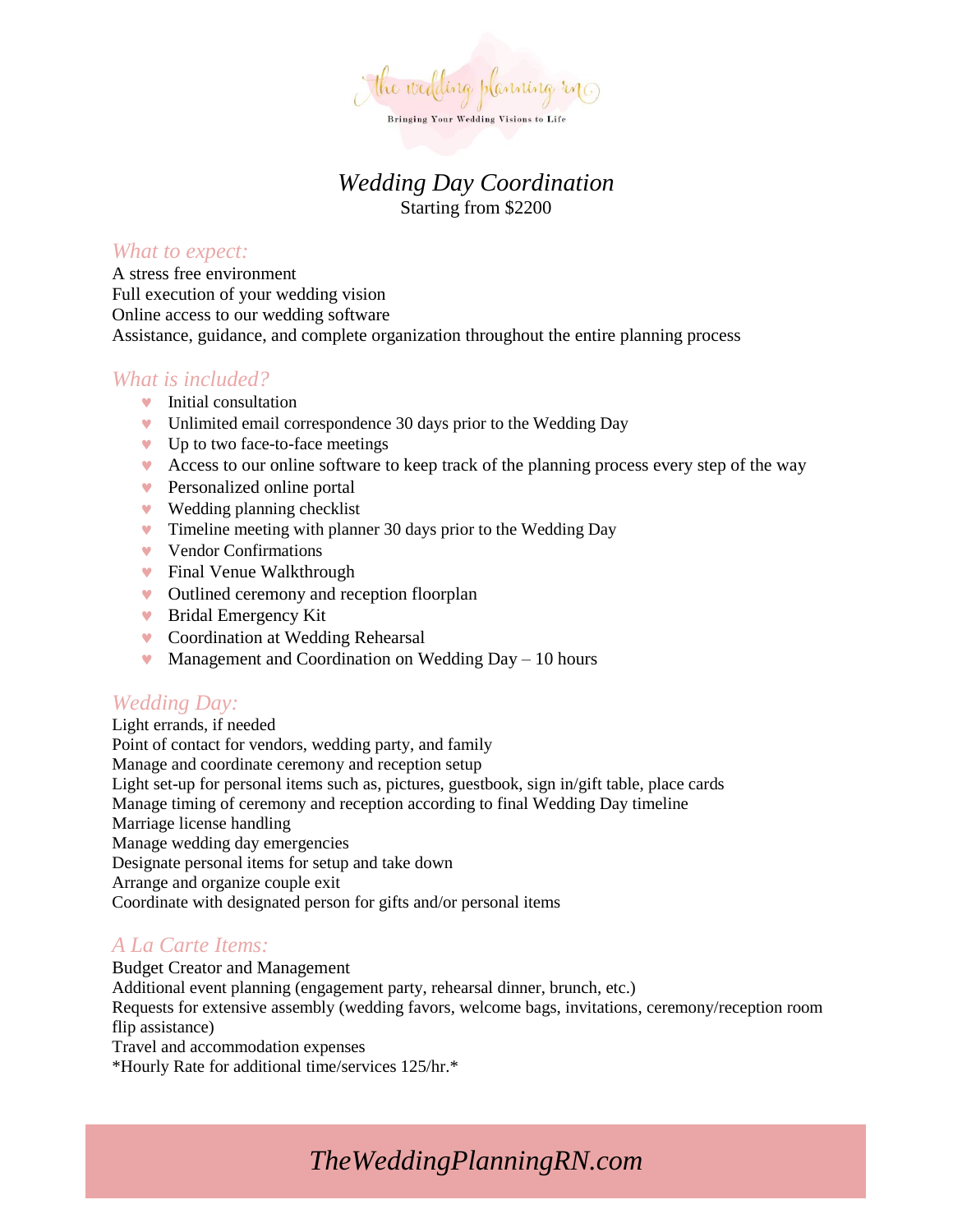

### *The Cost:*

This package starts from \$2200. A 50% nonrefundable deposit is due to secure your date. Remaining balances are due 30 days before the scheduled event date. Payments accepted- Paypal, Zelle: info@thweddingplanningrn.com